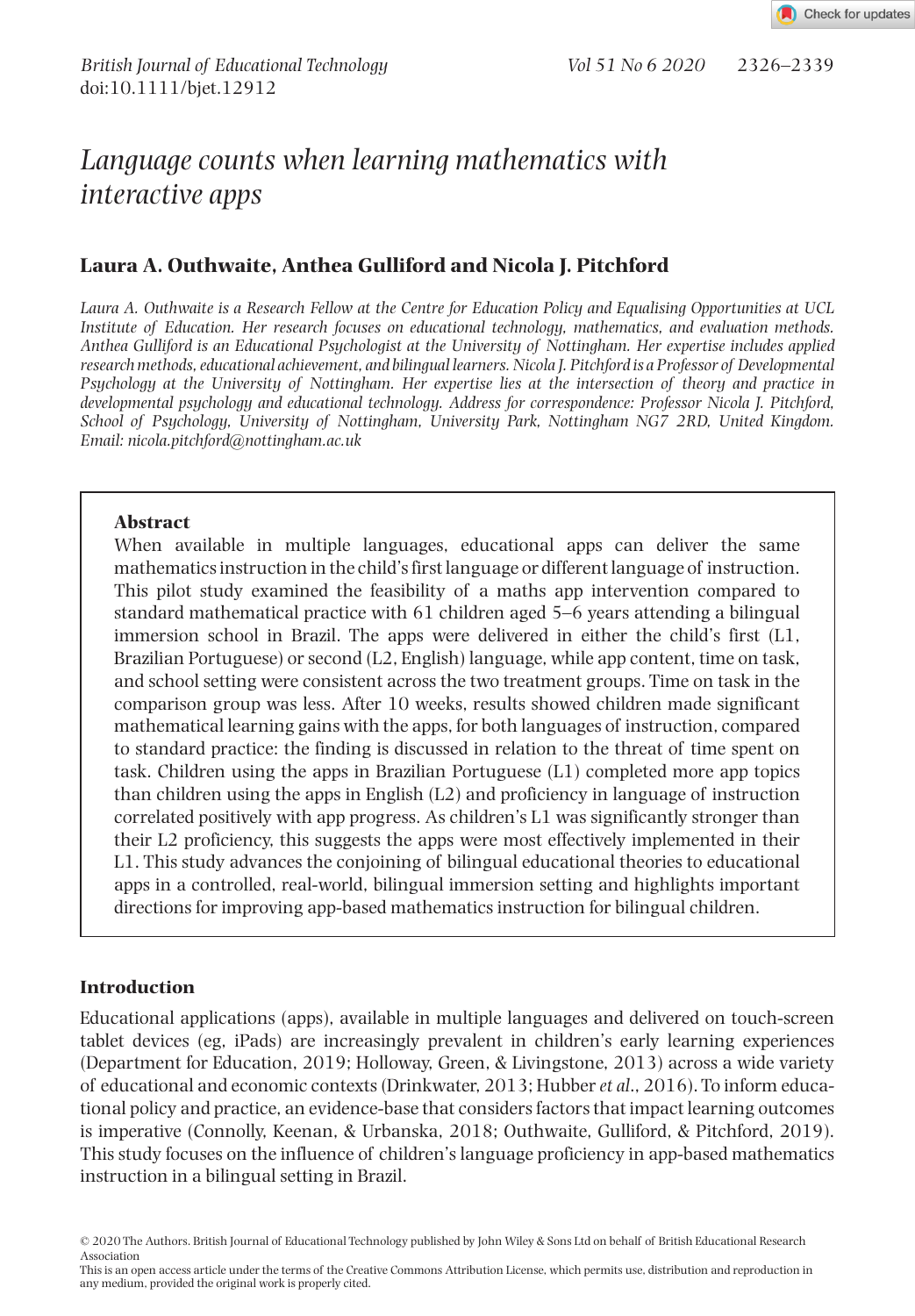#### **Practitioner Notes**

What is already known about this topic

- Educational maths apps, available in multiple languages are increasingly popular.
- Emerging evidence demonstrates the benefits of maths apps for supporting children's mathematical development.
- To understand "what works" in the use of maths apps we need to consider factors that may impact outcomes, including children's proficiency in the language of instruction.

What this paper adds

- When delivered in the child's first or second language, maths apps can support the acquisition of basic maths skills.
- To maximise engagement and learning with maths apps, children should have a sufficient level of proficiency in the language of instruction.

Implications for practice and/or policy

• When deciding to implement maths apps with young children, educational practitioners and parents should consider the individual child's proficiency in the languages spoken.

There is growing evidence demonstrating the learning benefits of different educational maths apps for young children (Berkowitz *et al*., 2015; Schacter & Jo, 2016, 2017). When delivered in the child's local language (L1 for the majority of participating children) the apps at the focus of this study have been shown to be highly effective at supporting the acquisition of basic mathematical skills in radically different educational contexts, including the UK, a high-income Western country (Outhwaite, Faulder, Gulliford, & Pitchford, 2018) and Malawi, a low-income country in Sub-Saharan Africa (Pitchford, 2015; Pitchford, Chigeda, & Hubber, 2019). In addition, a smallscale pilot study found children with English as an Additional Language (EAL) made as much progress in mathematics as their non-EAL peers (Outhwaite, Gulliford, & Pitchford, 2017) after interacting with the maths apps delivered in English; the language of classroom instruction. The availability of the apps in these studies in different languages gives rise to the opportunity to examine the effects of language of instruction in different language contexts. To date, no studies have explicitly evaluated the influence of children's proficiency in their first (L1) and second language  $(L2)^{1}$  in the context of app-based mathematics instruction. This is vital for supporting decisions about the appropriate implementation of maths apps with young children (Outhwaite *et al*., 2019).

# *Bilingual education and app design theory*

To examine the impact of a child's proficiency in the language of instruction in app-based mathematical learning it is important to understand the range of contextual support and the degree of cognitive involvement afforded by interactive maths apps, such as those examined in this study (see Figure S1). A child's communicative proficiency can be modelled as being related to two dimensions (Cummins, 1981). One dimension distinguishes between communication that is context embedded (e.g. inclusion of situational and paralinguistic supports, such as concrete cues and intonation) contrasting with context reduced communication (e.g. the absence of contextual or additional linguistic cues, which might occur reading a difficult text). Another dimension maps the degree to which a task presents cognitive demand for the learner, ranging from cognitively undemanding, (e.g. a situation where information can be processed relatively easily) to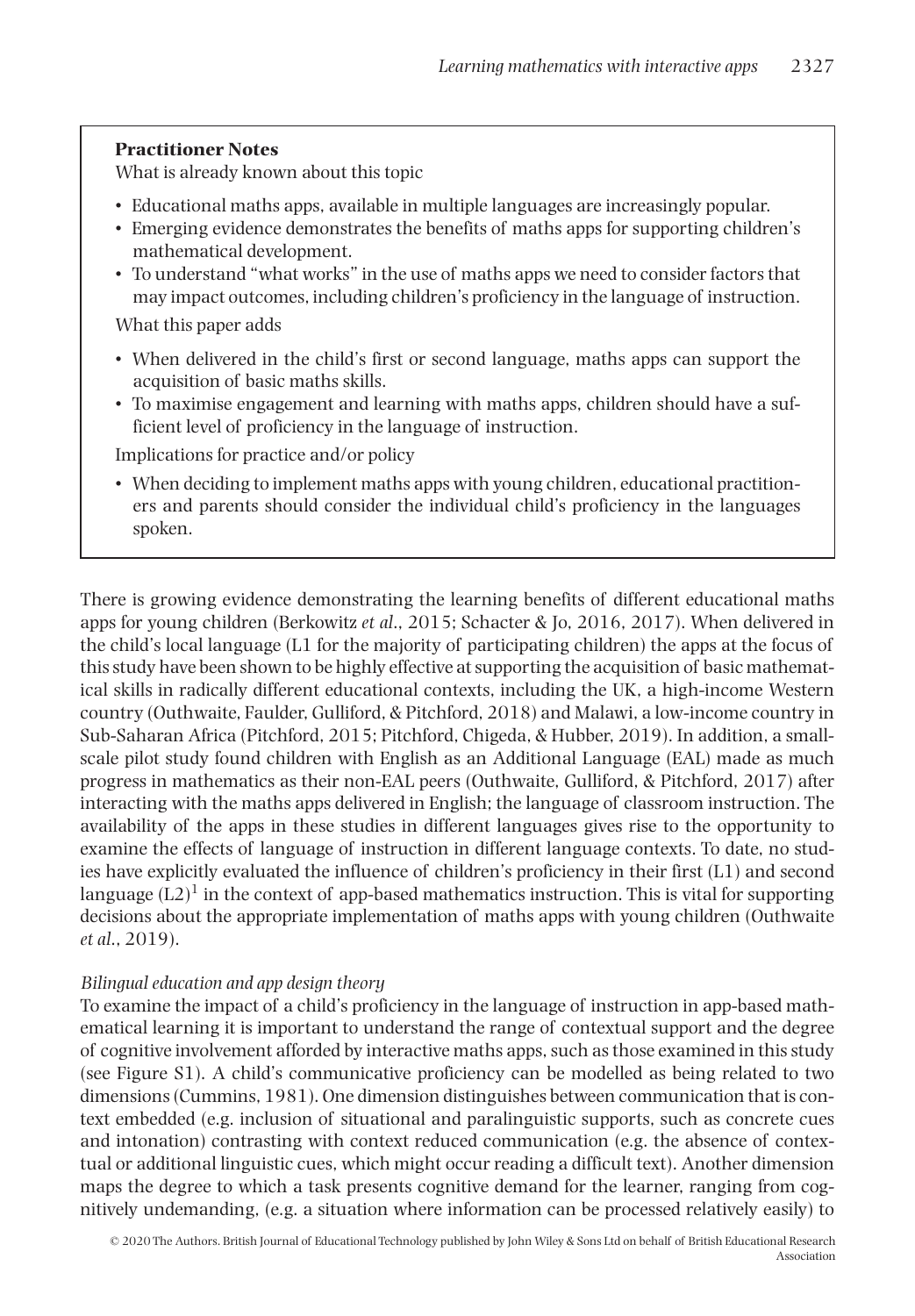tasks with high cognitive demand (e.g. involving the need to process multiple challenging pieces of information quickly).

Along the first dimension, these apps afford a relatively high degree of contextual support for children to derive meaning about the learning activity. For example, the apps provide one-to-one mathematics instruction through an on-screen teacher that gives clear visual task demonstrations and linked verbal instructions, potentially supportive of the child's development of cognitive academic language proficiency (CALP; Cummins, 2008). The apps include congruent auditory and visual information, particularly through interactive virtual objects, verbal labels, and numerical representations, engendering multisensory learning (Carr, 2012; Lindahl & Folkesson, 2012).

Along the second dimension, cognitive demand, the maths apps used in this study enable appropriate levels of cognitive demand in the learning activity. For example, the apps include clear learning objectives and simple, stepwise task instructions that children can repeat as often as desired, which may be particularly supportive when instruction is delivered in the child's L2 (see Figure S1). To complete a topic, children need to achieve 100% pass rate on each topic quiz included in the apps, securing their learning gains. The child also has an individual in-app profile, which saves their progress throughout the apps and can be monitored by teachers and the research team. Overall, these app design features may provide strong contextual support whilst optimising cognitive processing demands (Baker, 2011).

In addition, the apps at the focus of this study are consistent with other learning science principles (Hirsh-Pasek *et al*., 2015). Meaningful learning is promoted through a stepped curriculum that builds on a child's previous knowledge Magliaro, Lockee, & Burton, 2005) and extends learning beyond their current attainment level (Inal & Cagiltay, 2007; Vygotsky, 1978). The maths apps continuous assessment of knowledge acquired engenders retrieval-based learning, known to enhance learning outcomes (Dunlosky, Rawson, Marsh, Nathan, & Willingham, 2013; Grimaldi & Karpicke, 2012). Furthermore, motivation and engaged learning (Couse & Chen, 2010) is facilitated through early reward and immediate feedback (positive or negative), which is given after every interaction with the app. Collectively, these features enable the child to regulate their pace of learning and help to create an individual and scaffolded learning environment (Slavin & Lake, 2008).

## *Current study*

Firstly, this study examined the influence of language of instruction in an app-based mathematics learning environment in a bilingual immersion setting in Brazil for children aged 5-6 years. This study asked if app-based mathematics instruction was more effective at supporting the acquisition of basic mathematical skills when delivered in the child's L1 or L2 and examined if proficiency in language of instruction was influential on children's mathematical learning gains and progress through the apps.

Secondly, this study explored if the maths app intervention could be feasibly implemented compared to standard mathematical practice in this bilingual setting. The study asked if children made greater learning gains with the maths apps compared to standard mathematical practice, which in this context was delivered in the child's L2.

## **Methods**

*Design*

This quasi-experimental study evaluated an educational maths app delivered in either the child's L1 (Brazilian Portuguese) or L2 (English)<sup>2</sup> compared to standard mathematics practice (delivered in L2) with children aged 5-6 years. Children attended a bilingual immersion private school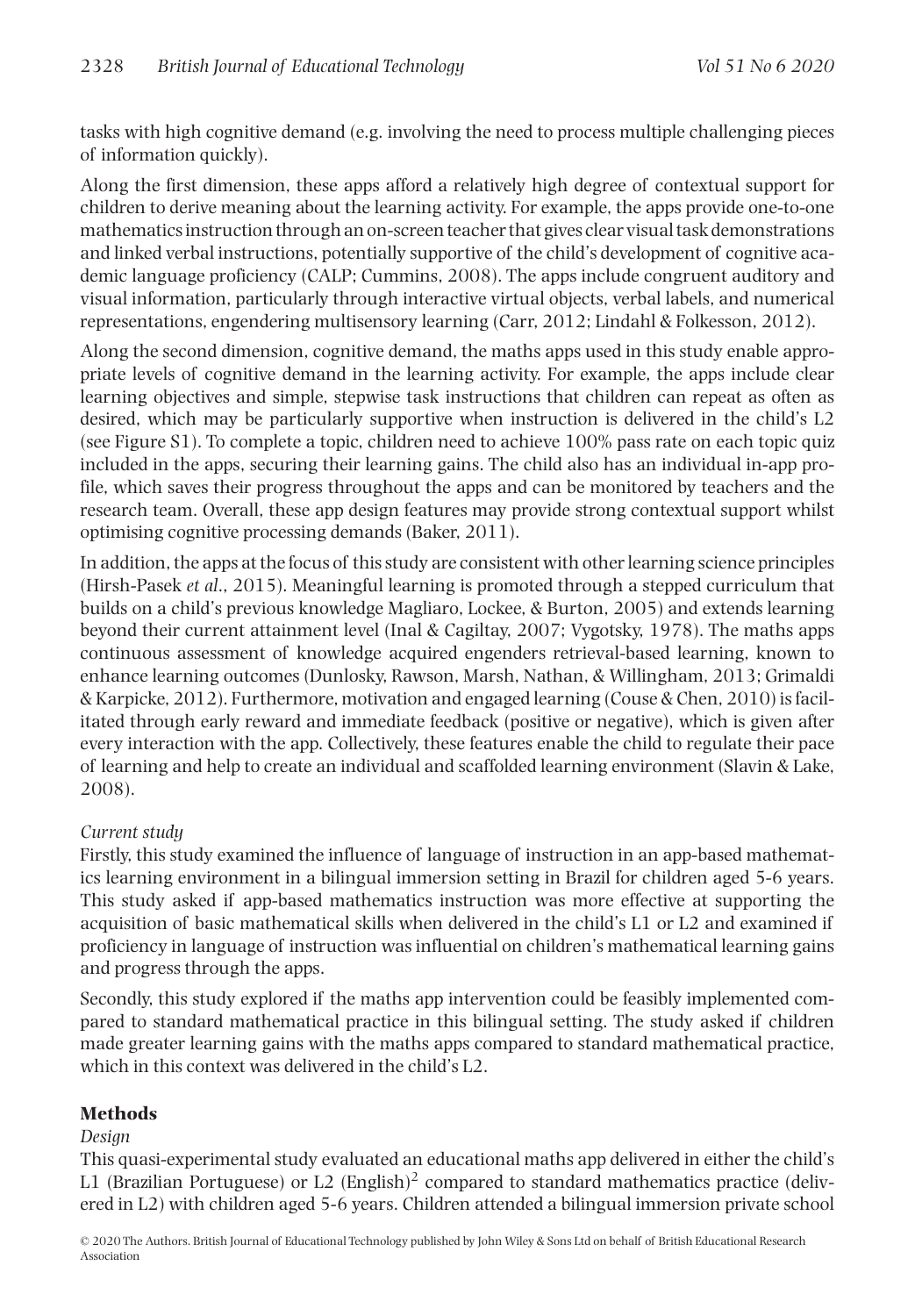in Recife, Brazil. For practical reasons, a non-randomized, between-groups, design was adopted with three predetermined groups based on the three Kindergarten classes.

To address the first aim and examine if the maths apps were more effective when delivered in the child's L1 compared to their L2, the maths apps were implemented across two classes: one class received the app intervention in Brazilian Portuguese (treatment group 1) and one in English (treatment group 2). To address the second aim, a third class continued to receive mathematics teaching practice as usual, which for this school was delivered in English (L2). This formed a control group to explore feasibility of using the maths apps instead of standard practice. Group allocation was determined by senior teaching staff at the school and was based on the school time table and tablet device availability.

Children were assessed on mathematical skills, before (pre-test) and immediately after (post-test) the 10-week intervention period. Language proficiency in L1 and L2 for each child was assessed with a teacher-rated questionnaire at pre-test. Opt-in parental consent was gained for all participating children and was provided by 92% of all available children across the three classes.

# *Participants*

Sixty two children aged 5–6 years across three Kindergarten classes took part in the study: 23 children in Class 1 were allocated to receive the maths apps in Brazilian Portuguese (treatment group 1), 20 children in Class 2 were allocated to receive the maths apps in English (treatment group 2), and 19 children in Class 3 received standard mathematics teaching practice only (control group). All children completed the pre-test (before) and post-test (after) assessments.

## *Exclusion criteria*

To enable children to show learning gains in the region of previous research (Outhwaite *et al*., 2017, 2018) any child with a pre-test score on the primary outcome measure that was equal to or above 75% was excluded from the analysis. Similarly, time on task has been shown to impact learning gains (Outhwaite *et al*., 2017). Any child that missed equal to or above 20% of the intervention sessions was excluded from the analysis. According to these criteria only one child (from Group 2) was excluded from the analysis; they achieved 83% on the primary outcome measure at pre-test and was absent for 30% of the intervention sessions due to family travel. Descriptive data for the final sample structure  $(n = 61)$  is summarized in Table 1.

# *School context*

The study was conducted in a Brazilian Portuguese-English bilingual immersion private school in Recife, Brazil. The school followed a one-way dual language programme with 50/50 immersion (Gomez, Freeman, & Freeman, 2005). Separate class teachers delivered L1 and L2 instruction, and time allocated to instruction in each language was split equally. In the first half of the school day all subjects, including mathematics, were taught in the child's L2. The second half of the school day focused on language skills, including reading and writing, only in the child's L1. Table S1 illustrates the standard daily school routine (see Group 3) and how the app intervention was embedded into this routine (see Group 1 & 2).

# *Standard mathematics practice*

The school curriculum followed an enquiry-based pedagogical approach organised around interdisciplinary themes. Standard mathematics instruction was delivered in the child's L2. Mathematical concepts were integrated with other subject areas and learning activities were largely developed in whole class or small groups. For example, in an observed lesson from the control group (Class 3), the data-handling concept of sorting and matching was taught in a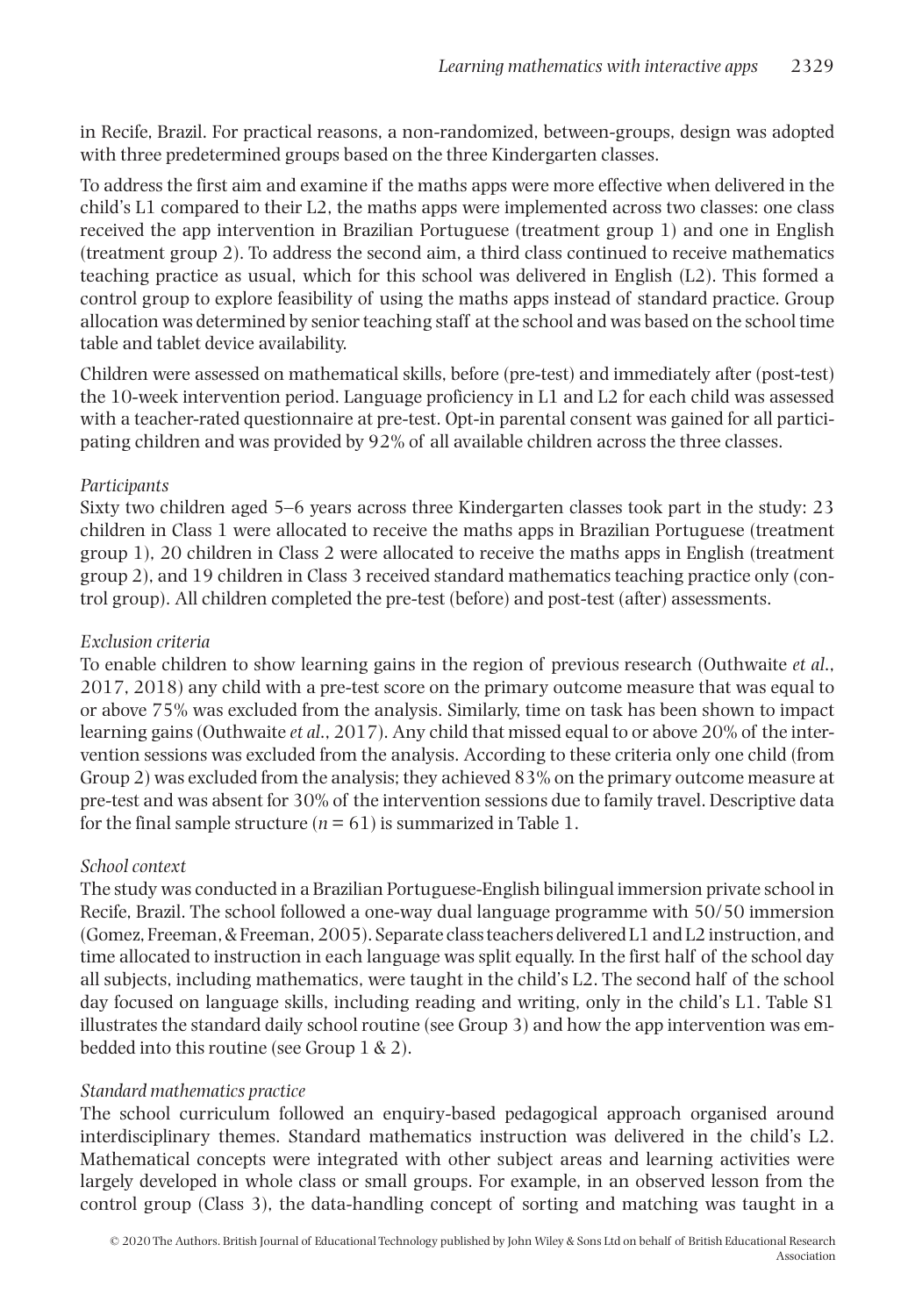|                  |                                                                | sample and each participating group |                           |                                |
|------------------|----------------------------------------------------------------|-------------------------------------|---------------------------|--------------------------------|
| Descriptive data | $= 61$                                                         | Group 1 ( $n = 23$ ) Brazilian      | Group $2(n = 19)$ English | (Standard Practice in English) |
|                  | Total(n)                                                       | Portuguese (L1 Maths App)           | (L2 Maths App)            | Group $3(n = 19)$ Control      |
| Age (months)     | $62.00 - 73.00$                                                | $62.00 - 73.00$                     | 64.00-73.00               | $62.00 - 71.00$                |
|                  | 67.79 (3.49)                                                   | 67.74 (3.54)                        | 68.89 (3.14)              | 66.74 (3.59)                   |
| L1 proficiency   | 16.07 (3.83)                                                   | 15.65 (3.07)                        | 17.16 (3.83)              | 15.47 (4.57)                   |
| Gender (F:M)     | 27:34                                                          | 10:13                               | 8:11                      | 9:10                           |
| L2 proficiency   | $\begin{array}{c} 8.00 - 21.00 \\ 13.31 \\ (5.29) \end{array}$ | $10.00 - 21.00$                     | $12.00 - 19.00$           | $0.00 - 21.00$                 |
|                  | 21.00                                                          | 13.96 (3.70)                        | 15.53 (2.50)              | 10.32(7.42)                    |
|                  | $-0.00 - 2$                                                    | 8.00-21.00                          | 8.00-21.00                | 8.00-21.00                     |
|                  |                                                                |                                     |                           |                                |

© 2020 The Authors. British Journal of Educational Technology published by John Wiley & Sons Ltd on behalf of British Educational Research Association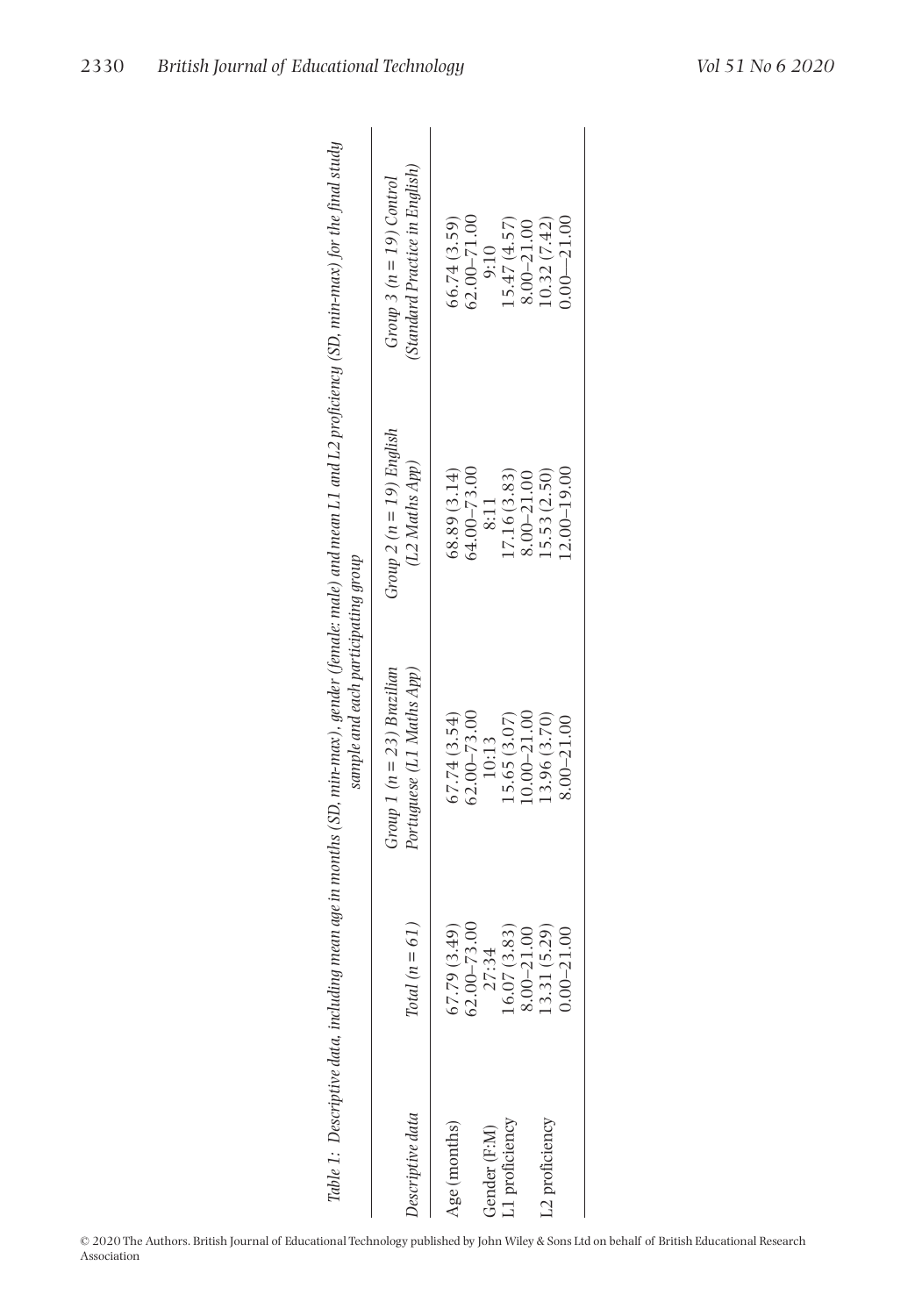science-based practical activity. First, the class teacher introduced the concepts of sorting and matching with concrete examples. Children were then required to individually categorize living and non-living things and create a poster communicating their findings, which was then discussed with the whole class. These embedded mathematics activities were typically implemented 2-3 times a week, for approximately 20 minutes a session.

## *Maths apps*

Children assigned to the treatment groups used two maths apps, "Maths 3-5" and "Maths 4-6", developed by *onebillion,* an educational, not-for-profit organization ([www.onebillion.org](http://www.onebillion.org)). The maths apps are designed to support the acquisition of basic mathematical skills, including Number, Shape, Space, and Measure. Details about the topics covered in each app and how the app content maps onto the mathematical concepts covered in the school curriculum can be found in Table S2.

Overall the apps are designed to deliver one-to-one, child-centred instruction through interactive picture, audio, and animation formats with clear objectives, instructions, and immediate formative feedback, consistent for all users. Children work through the apps with headphones individually, at their own pace, repeating instructions and activities as often as needed. The topic quizzes, noted above, are designed to assess children's knowledge of the mathematical concepts. The number of quizzes passed was recorded as an indication of children's progress throughout the maths apps (Pitchford, Kamchedzera, Hubber, & Chigeda, 2018).

There are 28 topics in total across the two maths apps (see Table S2). The first 22 topics are available in Brazilian Portuguese; the last six topics are available only in English. The difference in the number of available topics in each language could not be controlled, or topics restricted. However, none of the content from the last six topics was included in the primary outcome variable. As the apps are self-paced children could choose the order in which they worked through the app topics, but they were encouraged to complete the app topics systematically as presented in the apps. The first author recorded children's progress through the apps and access to the different topics. No child in either app group completed the full 22 topics available in both languages over the 10-week intervention period (see Table 2). Two children in treatment group 2 (English maths app) completed one of the six topics that was available only in English.

The first author (native English speaker) with the support of a native Brazilian Portuguese speaker and speaker of English evaluated the adequacy of the translation between the app content in

| Outcome variable                                             | Group 1 ( $n = 23$ ) Brazilian Group 2 ( $n = 19$ ) English<br>Portuguese (L1 Maths App) | $(L2$ Maths App)  | Group 3 ( $n = 19$ ) Control<br>(Standard Practice in English) |
|--------------------------------------------------------------|------------------------------------------------------------------------------------------|-------------------|----------------------------------------------------------------|
| Maths score (EGMA)                                           |                                                                                          |                   |                                                                |
| Pre-test mean (SD)                                           | 15.70(6.15)                                                                              | 20.53(7.94)       | 16.68(6.90)                                                    |
| Post-test mean (SD)                                          | 24.83(6.35)                                                                              | 30.32 (10.31)     | 22.53(7.28)                                                    |
| Gain mean (SD)                                               | 9.13(4.18)                                                                               | 9.79(5.94)        | 5.84(4.13)                                                     |
| Gain range (min-max)                                         | $1.00 - 17.00$                                                                           | $0.00 - 21.00$    | $-1.00 - 15.00$                                                |
| % $Gain$                                                     | 16.9                                                                                     | 18.1              | 10.8                                                           |
| Cohen's $d(95\% \text{ CI})$                                 | $1.46(0.54 - 2.38)$                                                                      | $1.06(0.10-2.03)$ | $0.83(-0.11-1.77)$                                             |
| Progress through apps<br>App topics completed<br>Mean $(SD)$ | 14.18(3.16)                                                                              | 12.33(2.70)       | n/a                                                            |
|                                                              |                                                                                          |                   |                                                                |

*Table 2: Descriptive data for the EGMA assessment of mathematical ability (max score 54) and number of app topics completed (max 22 topics Brazilian Portuguese; 28 topics English)*

© 2020 The Authors. British Journal of Educational Technology published by John Wiley & Sons Ltd on behalf of British Educational Research Association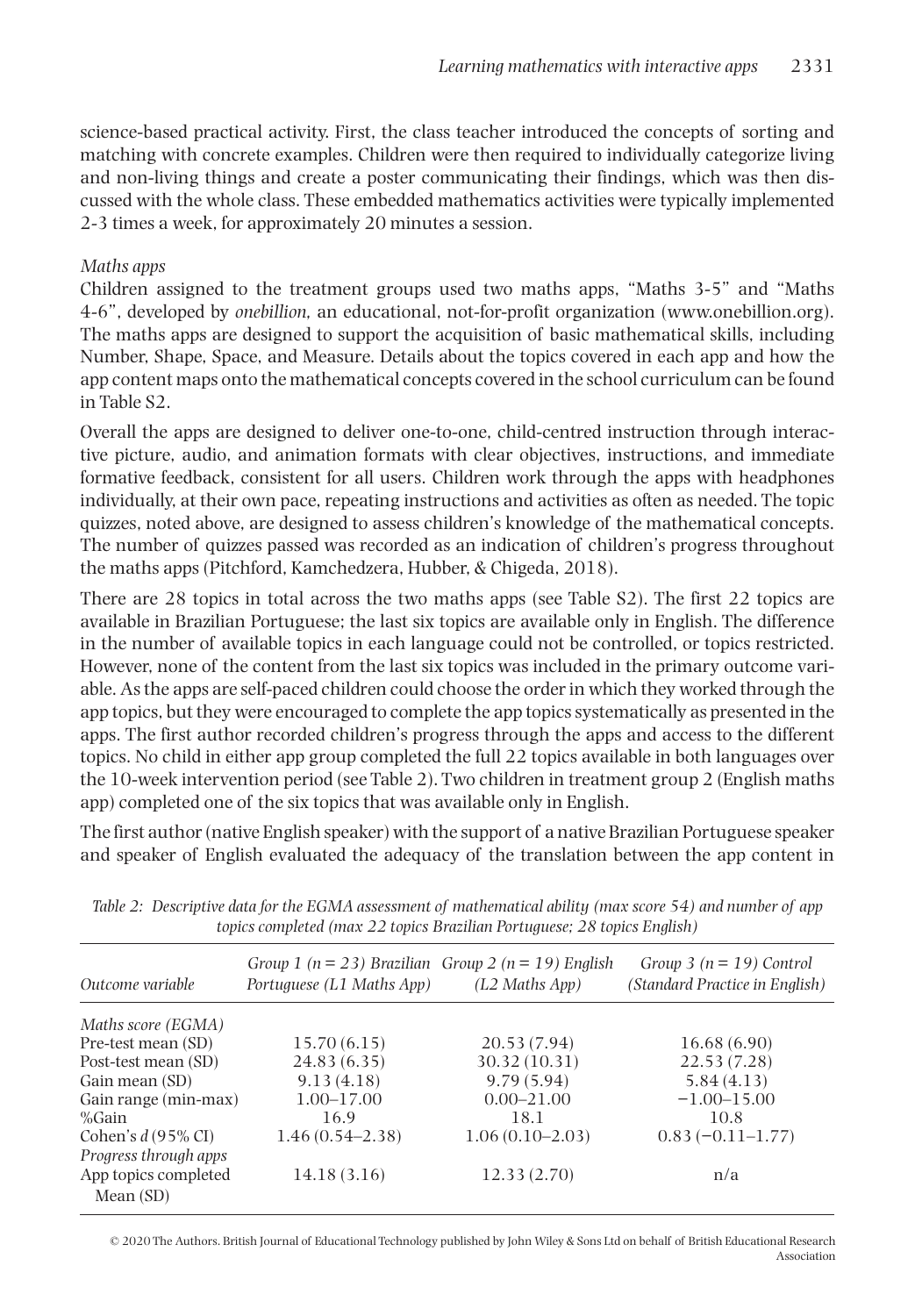Brazilian Portuguese and English. For each of the 22 topics available in Brazilian Portuguese and English, one activity was randomly selected from the seven activities available in each topic in "Maths 3-5" and 6 activities available in each topic in "Maths 4-6." The Brazilian Portuguese and English transcripts of the first trial for each of the randomly selected activities were compared, such as the one illustrated in Figure S1. All selected app trials were judged to accurately convey the same meaning in Brazilian Portuguese and English, except for one, where the opposite meaning was conveyed. In this trial, the visual information positioned the numbers "10, 20, 30, 40" in ascending order and the English verbal task instructions asked children to continue placing the numbers in the "right order." However, the Brazilian Portuguese verbal task instructions asked children to continue placing the numbers in "descending order."

#### *Primary outcome variable: Mathematics attainment*

Children's mathematical knowledge was assessed using the Early Grade Maths Assessment (EGMA); a paper-based, age-appropriate, and internationally developed measure of mathematics attainment (Brombacher, 2010). It assesses number recognition, quantity discrimination, pattern completion, and numerical operations (addition and subtraction). The majority of EGMA items required a non-verbal response from the child (eg, pointing) but for items that required a verbal response (eg, stating a number answer) the child could answer in Brazilian Portuguese or English, as they chose. The maximum score was 54. This assessment was independent from the maths app intervention and the school curriculum so was not biased in favour of the treatment groups or the control group. Content areas of the maths apps and school curriculum that are covered in EGMA are outlined in Table S2. Reliability analysis of the EGMA assessment showed high internal consistency between pre-test and post-test scores,  $r = 0.811$ , Cronbach's  $\alpha = 0.888$ .

## *Secondary outcome variable: Progression through the maths apps*

Children's progression through the maths apps was captured by the number of topics completed (maximum 22 topics across the two apps for Brazilian Portuguese and 28 topics across the two apps for English). For a child to complete an app topic they had to achieve 100% correct on the topic quiz. Each topic quiz included ten questions designed to assess knowledge of the set of activities and concepts the child had been working on within the topic using new content. Pitchford *et al*. (2018) showed that topics passed within the maths apps correlated significantly with learning gains measured by EGMA, demonstrating that progression through the apps is a valid indicator of mathematics learning. Monitoring data (topics passed) stored within the apps was extracted by the first author and was available for 22 of the 23 children in treatment group 1 (Brazilian Portuguese) and 18 of the 19 children in treatment group 2 (English). Missing data was due to hardware corruption on one device, which was shared across the two treatment groups and so impacted one child from each treatment group.

## *Language proficiency*

Children's language proficiency in Brazilian Portuguese and English was assessed using a 7-item questionnaire. The child's Brazilian Portuguese teacher completed the Brazilian Portuguese section of the questionnaire and the same procedure was followed by the child's English teacher (native Brazilian Portuguese speaker and speaker of English) for the English section of the questionnaire. The questionnaire was designed to measure children's abilities in speaking (4 items), reading (1 item), writing (1 item) and listening (1 item) in each language. The questionnaire was developed specifically for this study and was based on the Alberta Language and Development Questionnaire, a non-language and non-culturally specific parental questionnaire of children's language competencies in their first and second language (Paradis, Emmerzael, & Duncan, 2010).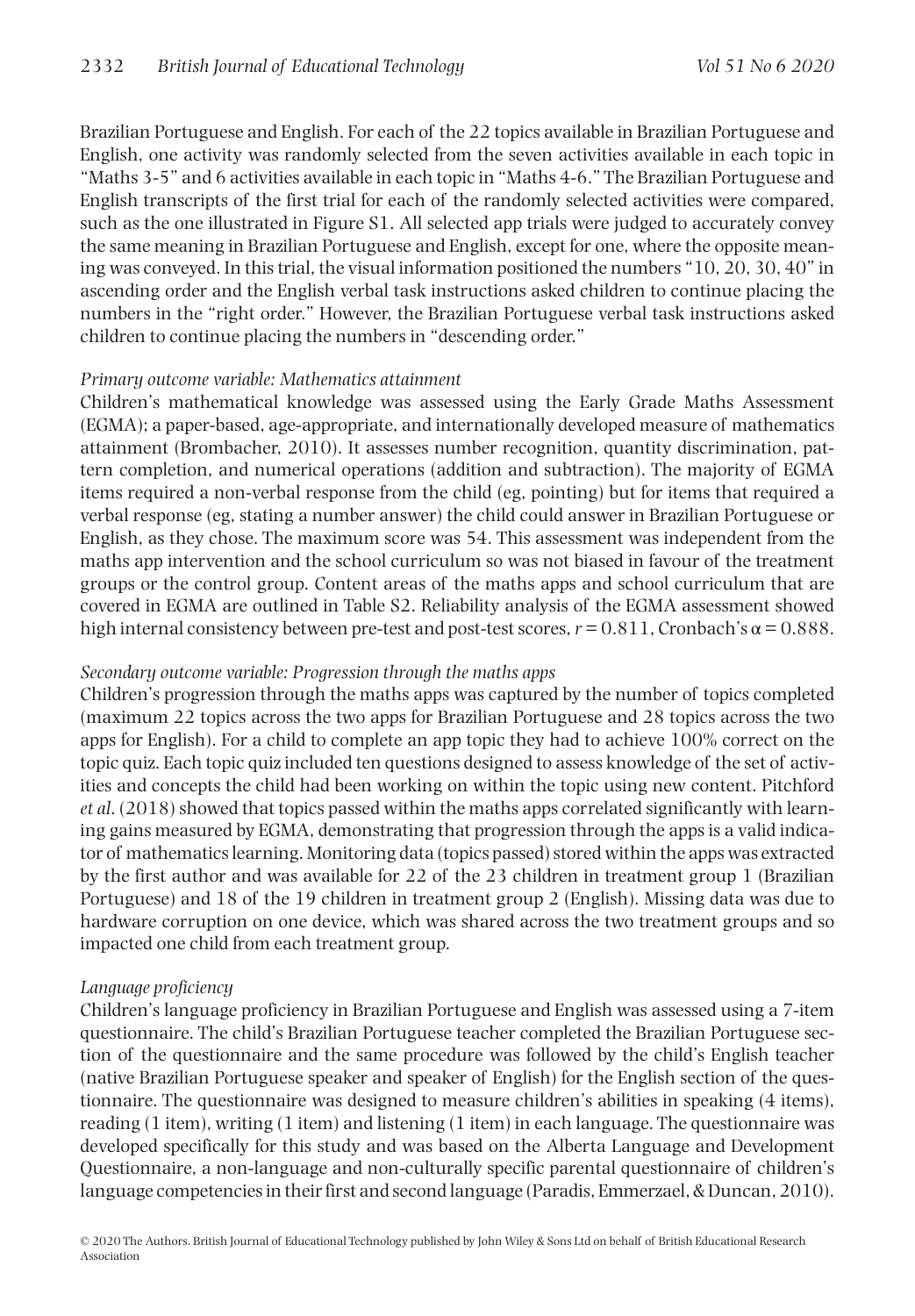Items were scored between 0 and 3 and the maximum score for each language was 21. The total score for each language was used as an indication of the child's competencies in their L1 and L2. Reliability analysis of the language proficiency questionnaire showed high internal consistency between Brazilian Portuguese (L1) and English (L2) scores, *r* = 0.708*,* Cronbach's α = 0.804.

# *Procedure*

# Study invitation and consent procedures

The participating school were invited to take part due to the school's location in Brazil and preexisting access to the required tablet devices (iPads). The school were given continued access to the maths apps, free of charge, by *onebillion,* meaning that all children, including children in the control group, had access to the maths apps after study completion, at the discretion of school staff*.* Parents of children were sent information sheets and an information evening was held at the school by senior teaching staff and the first author to fully inform parents about the study.

# Teacher training

Prior to study commencement, participating teachers met with the research team to discuss the practicalities of the proposed research design within their daily school time table and tablet device availability. All teaching staff were trained on how to implement the maths app intervention by the first author and a specialist teacher from the UK who has experience of using the maths apps in his class with children aged 4–5 years.

## Mathematics and language assessments

Children's mathematics abilities were assessed using EGMA immediately before (pre-test) and after (post-test) the 10-week intervention period. Language assessments were conducted at pre-test only. All assessment instructions were delivered in Brazilian Portuguese using audio recordings playing a standardised script. For items that required a non-verbal response, children responded by pointing. For tasks that required a verbal response, children could respond in Brazilian Portuguese or English, as they chose. Assessments typically lasted approximately 15–20 minutes per child and were administered by the first author on a one-to-one basis in a quiet area, free from distraction, in the child's familiar school environment.

## Maths app implementation

Children allocated to receive the maths app intervention in Brazilian Portuguese (L1 treatment group) and English (L2 treatment group) used the maths apps in sessions lasting approximately 20 minutes, four times a week, for 10 consecutive weeks. Sessions were implemented instead of the small group, embedded mathematics activities, used in standard practice.

Children used the same iPad each session, accessing their individual profile within the apps, which saved their progress. To aid classroom organisation, iPads were labelled with the children's name. Prior to the session, the teaching assistant set up the children's profile within the app, ensuring the correct language was selected. All children started using the apps in their allocated language on topic one in "Maths 3-5." Once children had completed all ten topics, they progressed to "Maths 4-6." Teachers kept a register of which children had completed the "Maths 3-5" app to support daily organisation. The maths app intervention was implemented in the children's normal classroom and children were sat in their regular seating plan of 5-7 children per table. Children worked through the mathematics content within their individual profile independently with headphones. Teaching staff provided technical support and behaviour management when needed; all mathematical instruction was delivered through the apps. Implementation of the maths apps by teachers optimised ecological validity.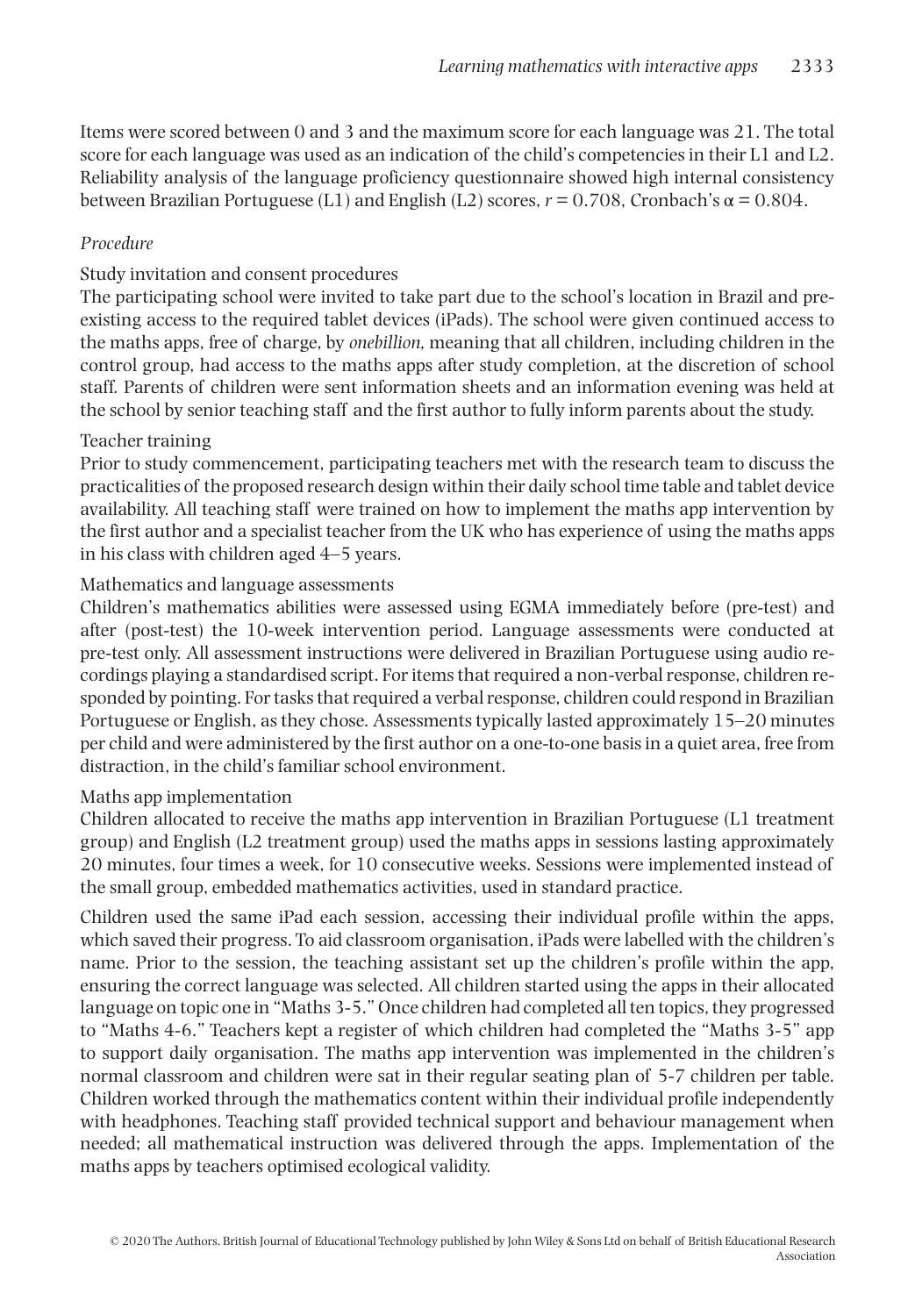# Time on task

While the maths apps were implemented instead of the embedded mathematics activities typical of standard practice (see Table S1) the amount of time on task was not equivalent across the treatment and control groups. Specifically, standard mathematics practice was typically implemented in the control group 2–3 times a week. This equated to approximately 6–10 hours of mathematics instruction over the 10-week intervention period. In contrast, children in the two treatment groups used the maths apps 4 times a week, equalling approximately 13 hours of mathematics instruction. Therefore, the two treatment groups received greater exposure to mathematics instruction over the 10-week intervention period than the control group (see Table S1) but time on task was equated across the two treatment groups.

# **Results**

Shapiro-Wilk tests identified some measures (ie, L1 proficiency, post-test EGMA, app progress) to deviate significantly from normality (*p* < .05). However, more conservative non-parametric analyses gave the same pattern of results as the parametric analyses reported in the text.

# *Bilingual status of sample*

Paired samples *t*-tests comparing L1 and L2 proficiency across the whole sample and for each group (see Table 1) showed children's L1 proficiency was significantly higher than their L2 proficiency,  $t(60) = 5.76$ ,  $p < .001$ ,  $d = 0.60$ , identifying the sample as unbalanced bilinguals (Baker, 2011). This pattern was consistent across each group, Group 1  $t$  (18) = 2.28,  $p = .035$ ,  $d = 0.50$ , Group 2  $t$  (22) = 3.84,  $p < .001$ ,  $d = 0.51$ , Group 3  $t$  (18) = 4.74,  $p < .001$ ,  $d = 0.84$ .

# *Primary outcome variable: Mathematics gains*

Table 2 shows mean EGMA performance at pre-test and post-test for each group. In accordance with the quasi-experimental research design and differences in pre-test EGMA scores (see Table 2) across the three predetermined groups, a change-score analysis was used (Thomas & Zumbo, 2012; Van Breukelen, 2006). Group mean gain scores (post-test minus pre-test), percentage gains, and within-group effect sizes with 95% confidence intervals (CI) reflecting the progress of each group are also reported in Table 2 along with mean number of topics passed for the two treatment groups.

To examine if the maths app intervention supported the acquisition of basic mathematical skills when delivered in either the child's L1 Brazilian Portuguese (treatment group (1) or the child's L2, English (treatment group (2) compared to standard mathematics practice (control group), the mean gain in EGMA scores (post-test EGMA minus pre-test EGMA; see Table 2) for the three groups were compared using a one-way ANOVA.

Results revealed significant group differences in EGMA gain scores, *F* (2, 58) = 3.78, *p* = .029. Post hoc independent samples *t*-tests showed that children using the maths apps in Brazilian Portuguese (treatment group 1) made significantly greater gains than the control group, *t* (40) = 2.55, *p* = .015, between group effect size *d* = 0.79, 95% CI = 0.16–1.42. Similarly, children using the maths apps in English (treatment group 2) made significantly greater gains than the control group,  $t(36) = 2.38$ ,  $p = .023$ , between group effect size  $d = 0.77$ , 95% CI = 0.11–1.43. In contrast, there was no significant difference in gains across the two maths app treatment groups, *t* (40) = 0.42, *p* = .676, between group effect size *d* = 0.13, 95% CI = −0.48–0.74.

## *Secondary outcome variable: Progression through the Maths apps*

Table 2 reports the mean number of topics completed (number of topic quizzes passed) for children in treatment group 1 (Brazilian Portuguese) and 2 (English). An independent samples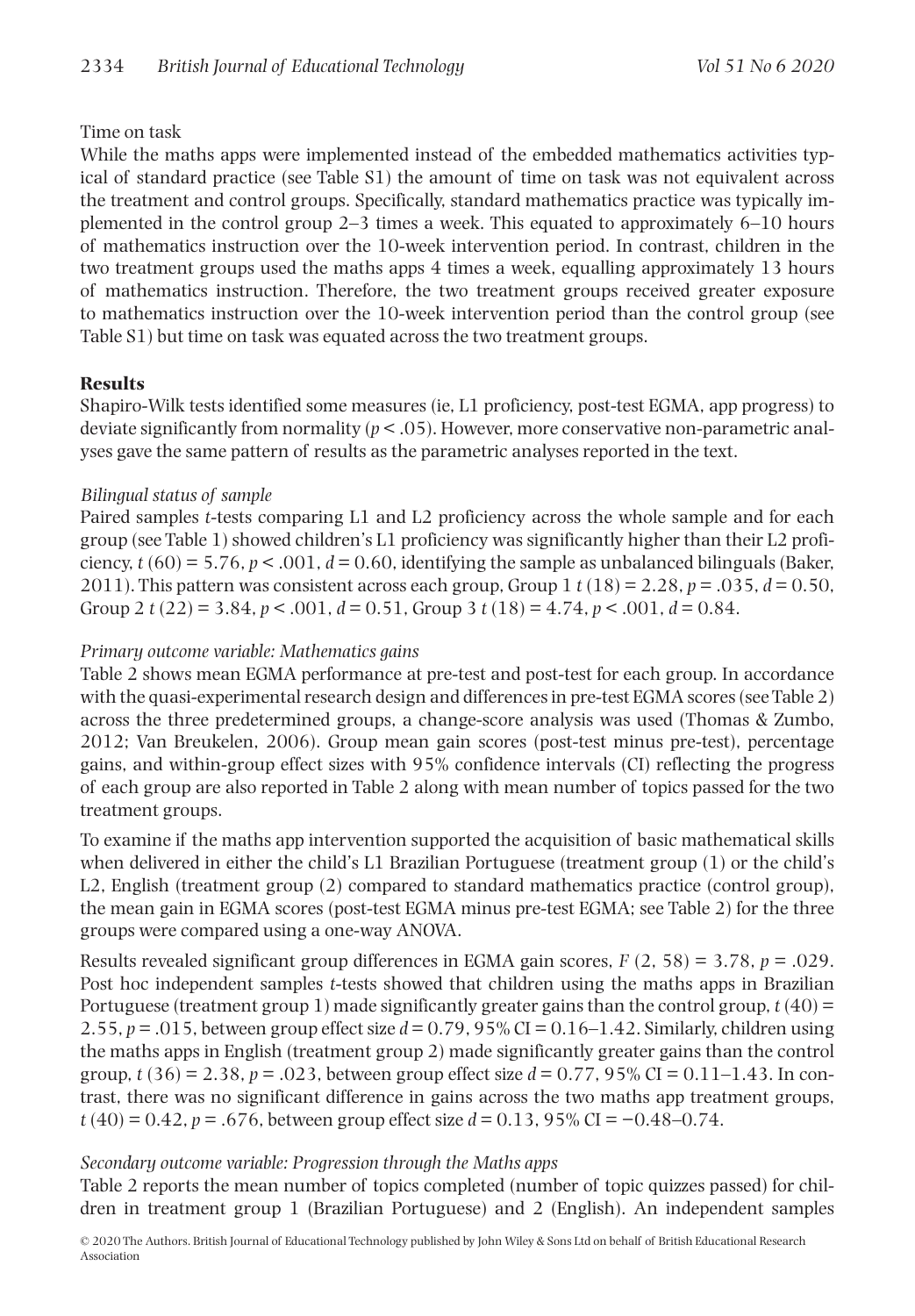*t*-test showed children using the maths apps in Brazilian Portuguese (treatment group 1) made more progress throughout the apps compared to children using the apps in English (treatment group 2), which trended towards significance,  $t(38) = 1.96$ ,  $p = .057$ , between group effect size  $d = 0.63$ , 95% CI = 0.002-1.25.

## *Language of instruction proficiency*

Pearson correlations showed a small but not statistically significant correlation between proficiency in language of instruction and EGMA gains across the two treatment groups who used the maths apps,  $r = 0.25$ ,  $p = .113$ . However, a moderate and statistically significant relationship between proficiency in language of instruction and progress through the maths apps measured by topics passed was identified,  $r = 0.36$ ,  $p = .022$ .

## **Discussion**

This quasi-experimental, pilot study examined the role of proficiency in the language of instruction in the context of app-based mathematics instruction for bilingual children aged 5–6 years old in Brazil. To our knowledge this is the first study to apply bilingual education theory to technologybased mathematical interventions in a controlled, real-world, bilingual immersion setting.

#### *Language of instruction*

In this study, the same maths app intervention was implemented within the same Kindergarten classroom environment; only the language of instruction was manipulated. Results showed children aged 5–6 years, who used the maths apps made significant progress in mathematics regardless of whether the apps were delivered in their L1 or L2. However, a larger effect size for gain scores was observed for children who used the apps in Brazilian Portuguese (within-group effect size 1.46, 95% CI =  $0.54-2.38$ ) compared to English (within-group effect size 1.06, 95%  $CI = 0.10-2.03$ . This corroborates the results found for progression through the apps, as measured by topics passed. Children who received instruction with the apps in Brazilian Portuguese made more progress through the maths apps than children who received instruction in English, a difference that approached significance ( $p = .057$ ), and was characterised by a medium effect size  $(d = 0.63, 95\% \text{ CI} = 0.002 - 1.25)$ . This indicative finding is consistent with previous research with these maths apps, which showed the level of language processing difficulties of children with special educational needs predicted their learning gains (Pitchford *et al*., 2018). As the children in this study were identified as unbalanced bilinguals (Baker, 2011), with L1 stronger than L2, these results may suggest the maths apps were implemented most effectively in the child's first language.

This evidence may suggest that children need to have sufficiently developed language proficiency to access curriculum content and to respond to instruction (Cummins, 2008). In the current study, some of the app tasks may have required vocabulary that extended beyond the children's current level of proficiency, specifically their cognitive academic language proficiency (ie, CALP) in the language of instruction. For example, in one quiz question, the on-screen teacher asks the child "how many pencils are there?" from an array of pencils, footballs, cups, bowls, and shoes. If the child cannot identify which items are pencils, their performance may reflect their low CALP rather than their mathematical ability. As progress through the apps was measured by number of topics completed (100% pass rate needed in the topic quiz), these vocabulary restrictions may have hindered children's progress, particularly as the maths apps are self-paced in nature.

Furthermore, the maths apps may not provide sufficiently context embedded communication needed for some learners to adequately access and interact with the mathematical content.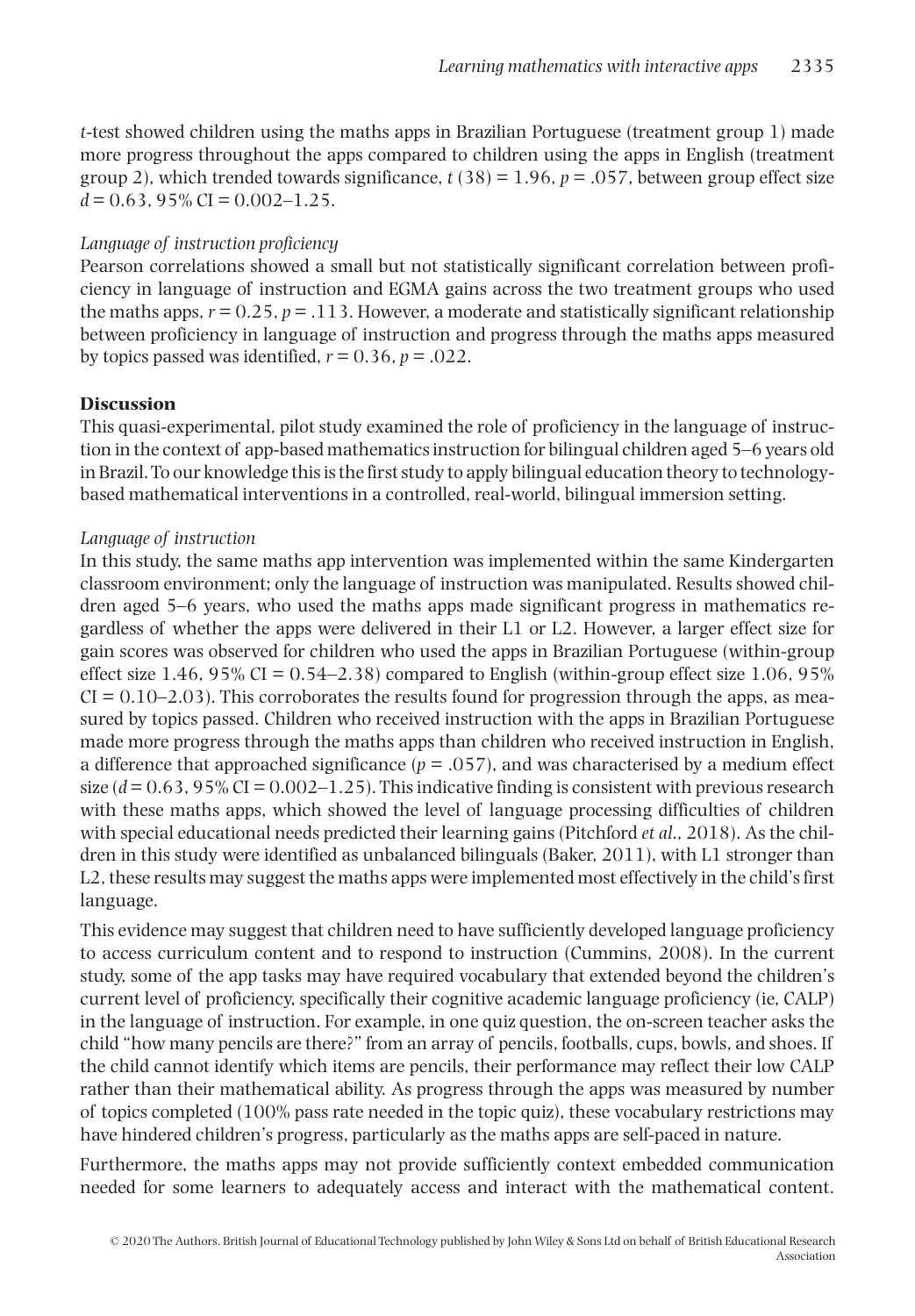Although the apps are identified to provide relatively high levels of contextual support, through the congruent auditory and visual information, interactive pictures, audios, and animations, combined with an on-screen teacher providing clear task demonstrations, this may be insufficient, depending on the language proficiency of the learner, given these vocabulary restrictions. Context embedded communication typically also includes supportive cues, such as gestures, body language, and intonation, or even concrete cues. These cues allow the learner to draw upon their basic interpersonal communication skills (BICS; Cummins, 2008) and contribute to the understanding of conveyed information (Church, Ayman-Nolley, & Mahootian, 2004; Singer & Goldin-Meadow, 2005). BICS therefore may support understanding when children have not reached a sufficient threshold in their CALP (Cummins, 2008). While some BICS features can be identified within these apps, such as intonation and concrete cues, others including gestures and body language are not.

To explore these two proposed explanations, direct measures of children's L1 and L2 CALP specific vocabulary skills are needed in future research. Without these additional measures these explanations are speculative. Further studies are required to develop research-based design frameworks for app-based mathematics instruction in a bilingual setting, beyond the specific apps evaluated in this study that draw upon the CALP/ BICS distinction (Cummins, 2008) and supports children's developing language proficiencies through supportive scaffolding.

#### *Comparisons to standard mathematical practice*

When comparing the maths app intervention to standard practice, results showed children who used the maths apps in either Brazilian Portuguese (treatment group 1) or in English (treatment group 2) made significantly greater mathematical learning gains (16.9% and 18.1% respectively) compared to children who received standard mathematics practice only (control group; 10.8%). However, whilst time on task was equated for the two treatment groups, the control group received less mathematics instruction across the study (see Table S1). Specifically, children in the two treatment groups had approximately 13 hours of exposure to mathematics instruction, compared to approximately 6–10 hours for the children in the control group. Although this procedure was based on practical factors due to the school's capacity and routine, the additional time learning mathematics, may, in part, have accounted for the greater learning gains seen in the two treatment groups compared to control group (Cheung & Slavin, 2013). It is not possible to disentangle the impact of increased time learning maths from the unique impact of app-based mathematical learning in the current study. However, these apps have been shown to significantly raise learning outcomes compared to standard mathematics practice even when time on task was equated across the treatment and control groups in a high-income, Western context (Outhwaite *et al*., 2018). Future research should build on this current pilot study by ensuring fully time-equivalent treatment and control groups (Holmes & Dowker, 2013). This will help to establish if the current findings are corroborated in a bilingual immersion setting, such as the Brazilian context presented in this study. At the very least, the current results indicate that incorporating additional, structured mathematics instruction into a weekly time table significantly improves early learning outcomes for mathematics, corroborating previous proof of concept studies (Outhwaite *et al*., 2017).

In addition, as the maths apps were self-paced, it may be possible that children in the intervention groups accessed additional and potentially more advanced mathematical content (see Table S2) than children in the control group who received standard mathematical practice at the pace established by the classroom teacher. This makes direct comparisons between the intervention and control groups challenging. However, the standardised outcome measure (EGMA)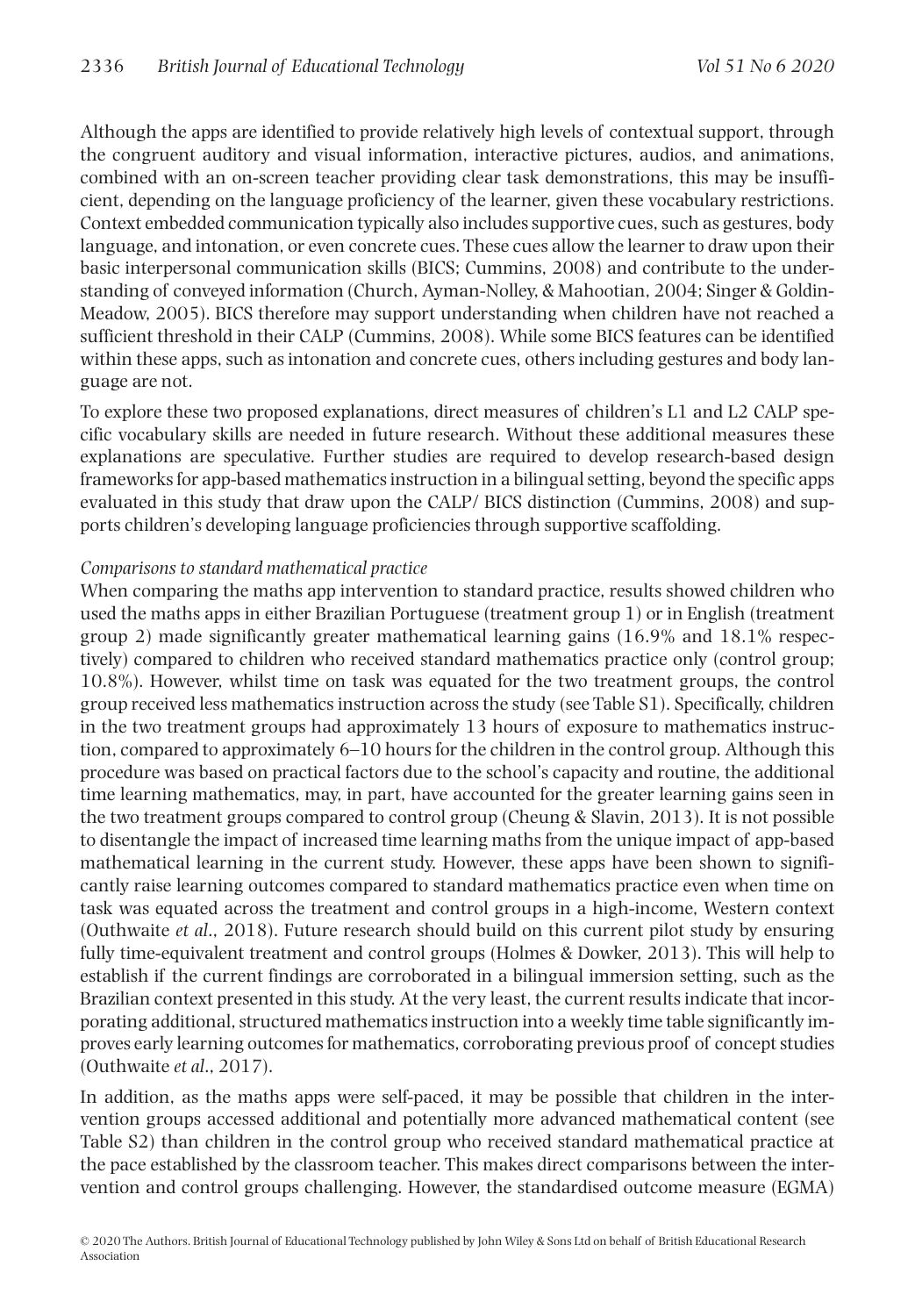was independent of both the intervention and control learning content, thus limiting potential threats to internal validity.

Finally, it is important to acknowledge the error observed in the analysis of translation adequacy, which was based on a random sample of app topics (see above). While the single error observed in this sample is unlikely to significantly impact the results, it is imperative that future research achieves and maintains linguistic accuracy in the presentation of the same mathematical content in different languages.

## *Implications & conclusion*

This study provides initial proof of concept for the use of app-based mathematics instruction for children aged 5–6 years in a dual immersion bilingual setting. Current findings indicatively suggest that to maximise interactions and learning with the maths apps, children need to have a sufficient level of language proficiency in the language of instruction. As children in the current study were shown to have a stronger L1 proficiency, it suggests that for these children the apps are most effectively implemented in Brazilian Portuguese. However, for similarly high-quality educational apps that are not available in multiple languages, app-based learning in L2 can be effective. Further research is needed to explore the influence of specific language proficiencies, particularly CALP and BICS, as well as children's language responses during implementation.

Critically, this study provides initial evidence towards advancing our understanding of bilingual learners' experiences of app-based learning in a controlled, real-world, bilingual setting. For teaching professionals, this study demonstrates this particular maths app intervention, implemented through the reported arrangements, can positively benefit children's acquisition of basic mathematical skills and that implementation considerations should be made that account for individual children's proficiencies in the language of instruction. Now that proof of concept has been established in this context, further research is needed to support more detailed recommendations to teaching professionals and parents for using educational maths apps with young bilingual children.

## **Acknowledgements**

This work was supported by the Overseas Fieldwork Fund from the Economic and Social Research Council [Grant number ES/J500100/1]. We would like to thank the staff, children and parents at ABA Global School, Recife for participating in this research. We would also like to thank *onebillion* for supporting this research through in-kind donations of the app software. Lastly, we would like to thank Marie Neves for their support in translation and recruiting the participating school and Marc Faulder for their support in training the participating teachers.

## **Statements on open data, ethics and conflict of interest**

The data presented in this study is available upon reasonable request to the first author.

Ethical approval for this study was granted by the Federal University of Pernambuco, the regional ethics committee, Comitês de Ética em Pesquisa (CEP) and the national ethics committee, Comissão Nacional de Ética em Pesquisa (CONEP).

All authors declare that the research was conducted in the absence of any commercial or financial relationships that could be construed as a potential conflict of interest.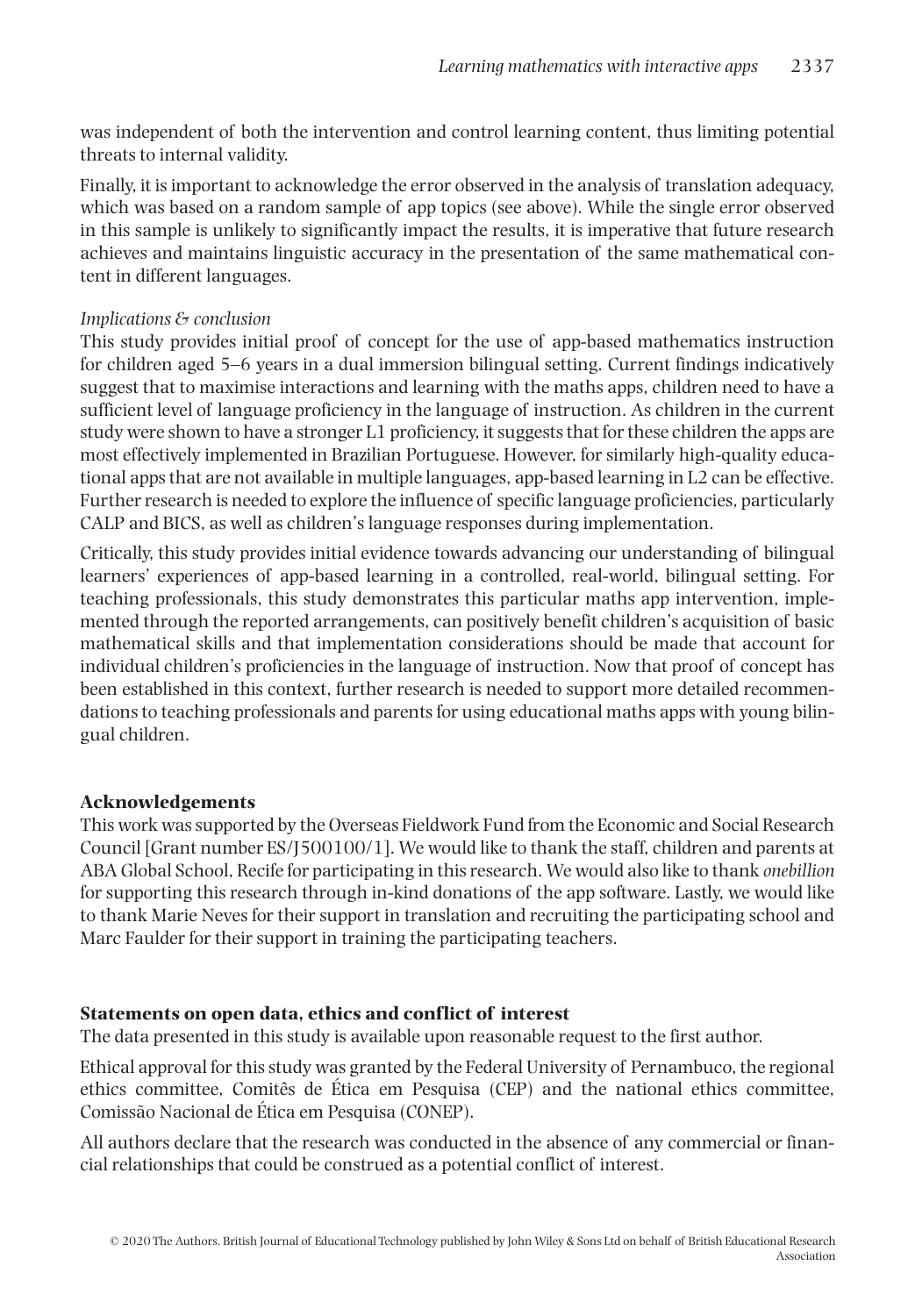#### **Notes**

1This categorization of *first* and *second* language is used to support this initial investigation. It is not supposed that languages are acquired fully sequentially or that children do not also use other languages.

2The typical language of mathematics instruction in this study was English, which for all participating children was their second language (L2).

#### **References**

Baker, C. (2011). *Foundations of bilingual education and bilingualism*. Bristol, UK: Multilingual Matters.

- Berkowitz, T., Schaeffer, M. W., Maloney, E. A., Peterson, L., Gregor, C., Levine, C. S., & Beilock, S. L. (2015). Maths at home adds up to achievement in schools. *Science*, *350*(6257), 196–198.
- Brombacher, A. (2010). *Malawi early grade mathematics assessment (EGMA): National baseline report*. Malawi: USAID/Malawi and the Ministry of Education, Science and Technology.
- Carr, J. (2012). Does Maths achievement h'APP'en when iPads and game-based learning are incorparated into fifth-grade Mathematics instruction? *Journal of Information Technology Education*, *11*, 269–286.
- Cheung, A. C. K., & Slavin, R. E. (2013). The effectiveness of educational technology applications for enhancing Maths achievement in K-12 classrooms: A meta-analysis. *Educational Research Review*, *9*, 88–113.
- Church, R. B., Ayman-Nolley, S., & Mahootian, S. (2004). The role of gesture in bilingual education: Does gesture enhance learning? *International Journal of Bilingual Education and Bilingualism*, *7*(4), 303–319.
- Connolly, P., Keenan, C., & Urbanska, K. (2018). The trials of evidence-based practice in education: A systematic review of randomised controlled trials in education research 1980–2016. *Educational Research*, *60*(3), 276–291.
- Couse, L. J., & Chen, D. W. (2010). A tablet computer for young children? Exploring its viability for early childhood education. *Journal of Research on Technology in Education*, *43*(1), 75–96.
- Cummins, J. (1981). The role of primary language development in promoting educational success for language minority students.In California State Department of Education (Eds.), *Schooling and language minority students. A theoretical framework* (pp. 3–51). California, USA: California State Department of Education.
- Cummins, J. (2008). BICS and CALP: Empirical and theoretical status of the distinction. In B. Street & N. H. Hornberger (Eds.), *Encyclopedia of language and education* (pp. 71–83). New York, USA: Springer.
- Department for Education. (2019). *Realising the potential of technology in education*. Retrieved from [https://](https://www.gov.uk/government/publications/realising-the-potential-of-technology-in-education) [www.gov.uk/government/publications/realising-the-potential-of-technology-in-education](https://www.gov.uk/government/publications/realising-the-potential-of-technology-in-education)
- Drinkwater, D. (2013). *Brazilian government spends big on nearly 500,000 tablets for local teachers*. Retrieved from [http://tabtimes.com/news/education/2013/11/27/brazilian-government-spends-big-nearly-500000](http://tabtimes.com/news/education/2013/11/27/brazilian-government-spends-big-nearly-500000-tabletslocal-teachers) [tabletslocal-teachers](http://tabtimes.com/news/education/2013/11/27/brazilian-government-spends-big-nearly-500000-tabletslocal-teachers)
- Dunlosky, J., Rawson, K. A., Marsh, E. J., Nathan, M. J., & Willingham, D. T. (2013). Improving students' learning with effective learning techniques: Promising directions from cognitive and educational psychology. *Psychological Science in the Public Interest*, *14*(1), 4–58.
- Gomez, L., Freeman, D., & Freeman, Y. (2005). Dual language education: A promising 50–50 model. *Bilingual Research Journal*, *29*(1), 145–164.
- Grimaldi, J. D., & Karpicke, P. J. (2012). Retrieval-based learning: A perspective for enhancing meaningful learning. *Educational Psychology Review*, *24*(3), 401–418.
- Hirsh-Pasek, K., Zosh, J. M., Michnick-Golinkoff, R., Gray, J. H., Robb, M. B., & Kaufman, J. (2015). Putting education in "Educational" apps: Lessons from the science of learning. *Psychology Science*, *16*(1), 3–34.
- Holloway, D., Green, L., & Livingstone, S. (2013). *Zero to eight: Young children and their internet use*. London, UK: LSE.
- Holmes, W., & Dowker, A. (2013). Catch up numeracy: A targeted intervention for children who are lowattaining in mathematics. *Research in Mathematics Education*, *15*(3), 249–265.
- Hubber, P. J., Outhwaite, L. A., Chigeda, A., McGrath, S., Hodgen, J., & Pitchford, N. J. (2016). Should touch screen tablets be used to improve educational outcomes in primary school children in developing countries? *Frontiers in Psychology*, *7*, 839.